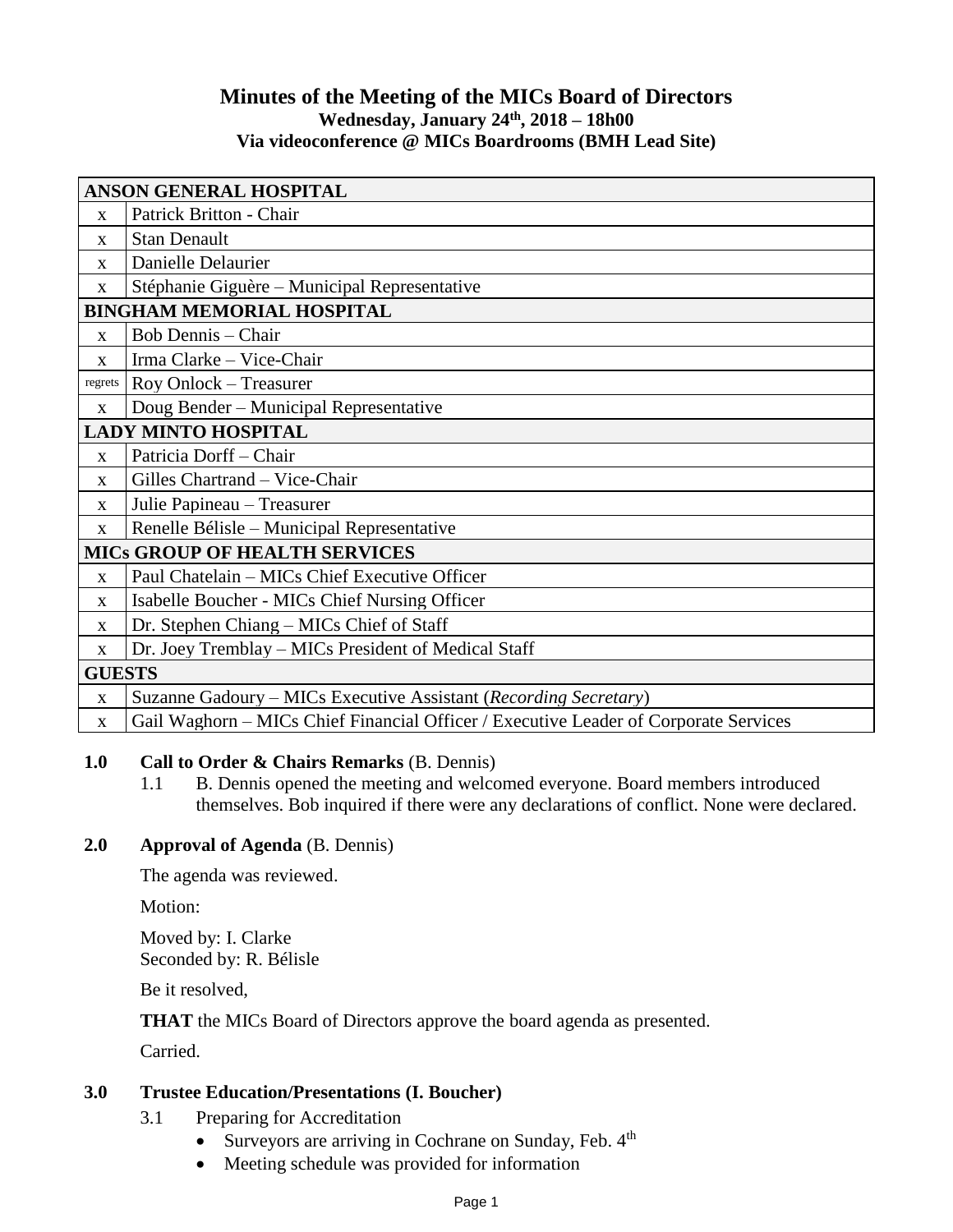- Board chairs asked to travel to LMH to attend the introductory meeting
- Governance discussion is scheduled for 9:45
- General debrief will be held Thursday; board members are invited to attend
- Written report will arrive a couple of weeks later
- 3.2 Action Plan Update
	- Surveyors don't see the action plan; this is an internal document
	- Reviewed and completed action items in the Governance Functioning Tool
	- Evaluate all physicians before applications are reviewed by credentialing committee
	- Looking at including a patient representative on the board of directors; either have 1 or 1 per community

## **4.0 Approval of Minutes (B. Dennis)**

4.1 Minutes of the MICs Board of Directors meeting held November  $22<sup>nd</sup>$ , 2017 were provided for information.

Motion:

Moved by: D. Bender Seconded by: G. Chartrand

Be it resolved,

**THAT** the MICs Board of Directors approve the minutes of the meeting held November  $22<sup>nd</sup>$ , 2017 as presented.

Carried.

## **5.0 Follow-Up Items**

- 5.1 Review of the 2017-2018 Board Work Plan
	- The Board Work Plan was reviewed for the month of January.
	- Approving operational budgets tonight
	- Education was presented
	- Board chair and board peers assessments will be emailed to the board members
	- Chief of Staff performance review is deferred to next month

## **6.0 MICs Finance**

- 6.1 November 2017 Financial Statements G. Waghorn
	- Chief Financial Officer gave a brief overview of the financial statements for all sites
	- **BMH:** running surplus of \$163,230; under budget in salaries nursing and physio; recruitment costs to renovate locum and physician's houses; there will be additional costs such as clerical salary relating to new physician in Q4; physician's house will be a capital cost; currently getting quotes
	- **AGH:** running a deficit of \$142,070 all year; investment income in budget; can recognize unrealized gains if needed; recoveries are down; co-payment ALC is under budget; \$173,553 under budget in salaries; additional salaries built in for PSWs to help with POCT; clinic salaries are under budget; call backs down due to POCT
	- **SCM:** running a deficit of \$158,772; continuing to monitor; aim is to have operations balanced for next fiscal year
	- **LMH:** operating surplus of \$143,698; will be looking at the staffing patterns during the operating budgets
	- **VM:** operating at a deficit of \$48,306; hospital subsidizes the operation; number of beds doesn't allow operating at break-even; no new trends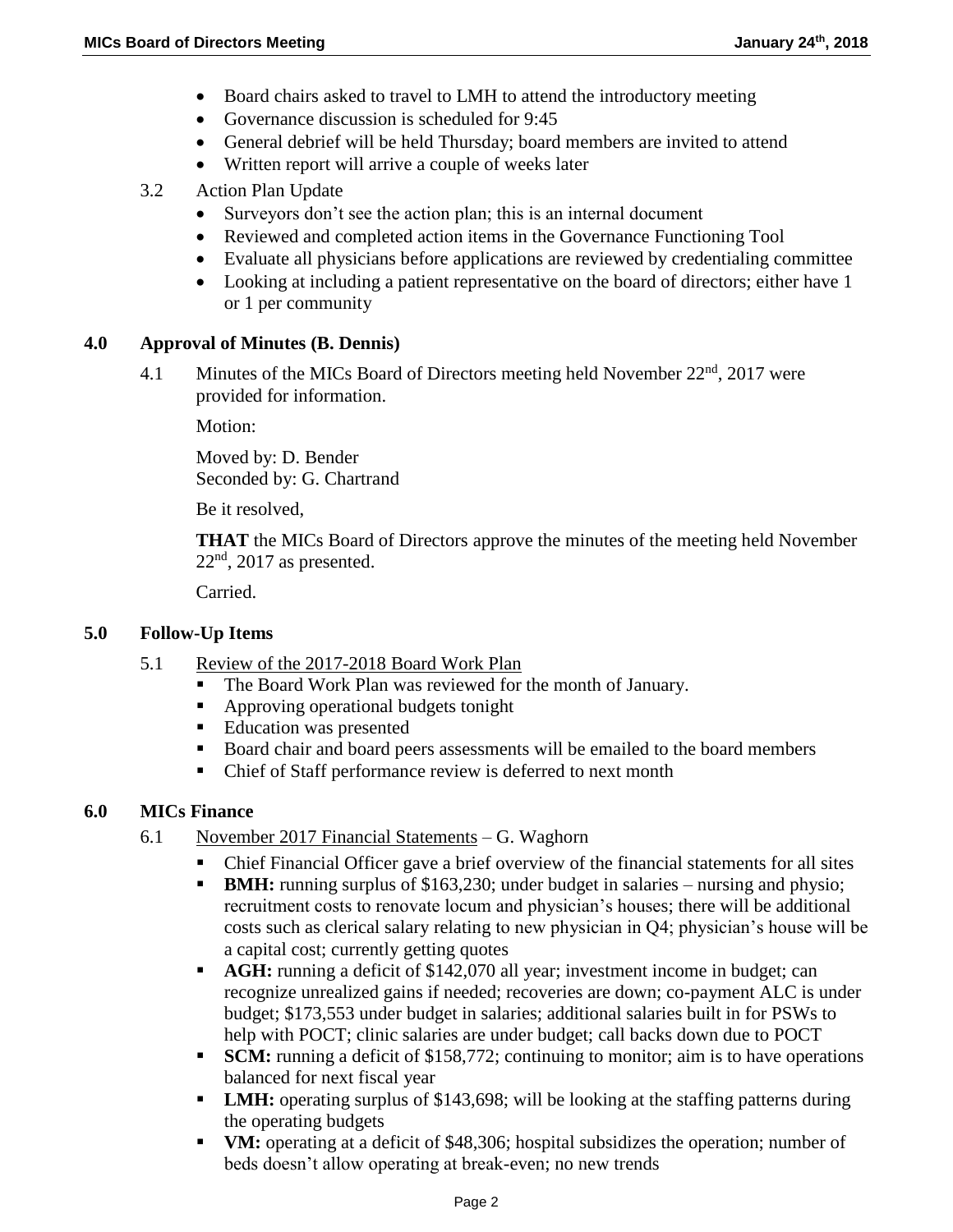Motion:

Moved by: P. Dorff Seconded by: P. Britton

Be it resolved,

**THAT** the MICs Board of Directors approve the November 2017 financial statements for Bingham Memorial Hospital, Anson General Hospital, South Centennial Manor, Lady Minto Hospital and Villa Minto as presented.

Carried.

- 6.2 2018-2019 Operating Budget Approval G. Waghorn
	- The document was provided for information
	- Budget assumptions were approved; HAPS were submitted in November 2017; have not received any information from the ministry
	- No directive on percentage increase in base funding; waiting to hear from the LHIN before budgeting increase
	- **BMH:** surplus of \$17,844; no reductions in staffing; allowed for full-time physiotherapist; shared NP position; no major changes in FTE allotment
	- **AGH:** \$105,000 for hospice funding; staffing pattern left as is; physio remaining at FTE; \$199,920 deficit will need to be balanced; deficit budget was submitted; will wait for LHIN's feedback;
	- **LMH:** submitted breakeven budget; increased physio to full-time; increase in lab staffing to accommodate MLA time; took out some flex in nursing budget because it wasn't being used
	- Board members were invited to ask questions.

Motion:

Moved by: J. Papineau Seconded by: G. Chartrand

Be it resolved,

**THAT** the MICs Board of Directors approve the 2018-2019 Operating Budgets for Bingham Memorial Hospital, Anson General Hospital and Lady Minto Hospital as presented.

Carried.

## **7.0 Presentations/Reports** (B. Dennis)

- 7.1 Chief Executive Officer Report: (P. Chatelain)
	- The report was provided for information.
	- The CEO provided the following overview:
	- Pro Forma financial statements have been submitted to the ministry for approval
	- Fundraising committee raised over \$75,000 in 2017
	- Draft 2022 Strategic Plan will be presented to the Strategic Planning Committee on Jan. 25<sup>th</sup> for approval
	- Presented to Town Hall Council asking for \$50,000 annual commitment toward the new manor; it will be added to the budget deliberations
	- Waiting for Ministry approval for the MICs Executive Compensation Framework; it will be posted on the MICs website once approved; must be finalized by Feb.  $28<sup>th</sup>$
	- Dr. Boettcher has taken over Dr. Razack's medical practice at BMH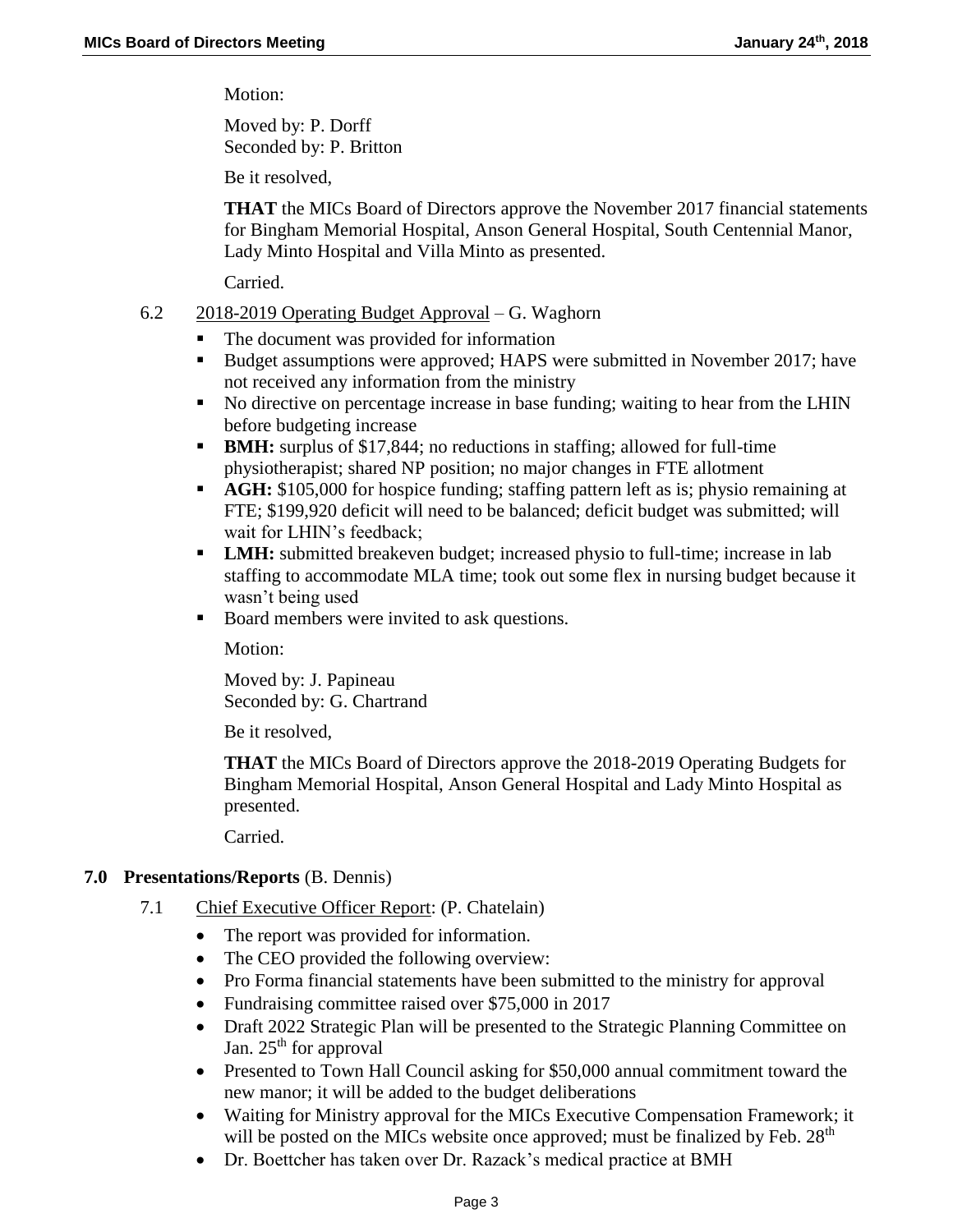- Electrical upgrade was completed at LMH in December; Rosedale renovations begin soon; AGH oil tank tender is about to be awarded; must be completed by March 31<sup>st</sup>
- Board Members were invited to ask questions.
- 7.2 Chief Nursing Officer Report: (P. Chatelain)
	- The report provided consisted of statistical data for Q2
		- o Number of total emergency department visits
		- $\circ$  CTAS levels 4 &5 (non-urgent & less urgent)
		- o In-patient occupancy and overall Alternate Level of Care (ALC) rates
		- o Total beds used for all sites
		- o Number of visits for oncology services and OTN
		- o Total usage of patient order sets
		- o Number of consults and follow-ups for Virtual Critical Care
		- o Highlights were provided by the Patient Care Manager, Care Transitions Coordinator, Infection Prevention & Control Program Lead and pharmacist
		- o Currently experiencing a nursing crisis; looking at hiring agency nurses to help out in the meantime
		- o Oncology program is a one nurse department; it will be closed a few days in February to allow nurse some vacation time
		- o Northwest has provided a gap analysis to help with identified issues
		- o Platinum gave notice that they are done at the end of February; we have asked them to extend their contract until the end of March
		- o Working on QIPs; need to identify which indicators we will be working on for next year
	- Board members were invited to ask questions.

## **8.0 Medical Staff** (Dr. S. Chiang)

- 8.1 Chief of Staff Report:
	- The report was provided for information.
	- Topics covered were:
	- OMA/Ministry of Health & LTC Negotiations: have not reached an agreement; this has been referred to Binding Arbitration
	- Education Group: next educational conference is scheduled for Feb. 23, 2018; NOSM Assistant Dean will be giving a presentation; board members are invited to attend
	- NOSM Medical Students: seven second-year medical students will be doing placements at the hospitals from Feb. 5<sup>th</sup> to March 2<sup>nd</sup>, 2018
	- Medical Staff: brief update given on physicians
- 8.2 MICs MAC Minutes:
	- The minutes of the MAC meetings held September  $20^{th}$ ,  $2017$  and October  $25^{th}$ ,  $2017$ were provided for information.
- **9.0 LHIN / MOHLTC Business** (P. Chatelain)
	- 9.1 N/A
- **10.0 MICs Quality Committee** (I. Boucher)
	- 10.1 Quality Committee Minutes
		- Minutes of the meeting held November  $8<sup>th</sup>$ , 2017 were provided for information
- **11.0 Site Business** (B. Dennis)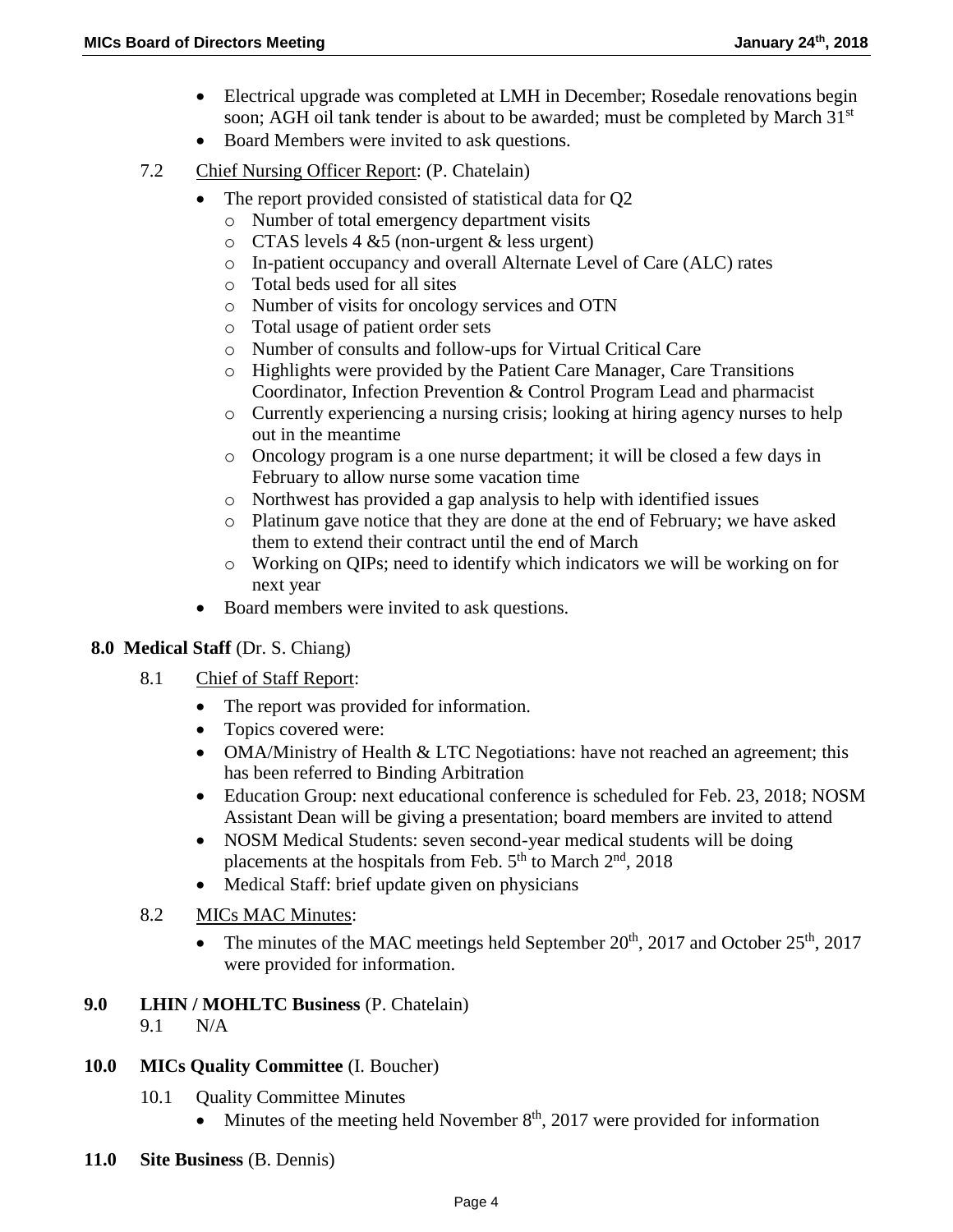- 11.1 Anson General Hospital:
	- Motion to replace the water softener in the kitchen not to exceed \$10,000

Moved by: S. Giguère Seconded by: P. Britton

Be it resolved,

**THAT** the AGH Board of Directors approve the purchase of a new water softener as recommended by the BMH Building Services Program Leader not to exceed \$10,000 as presented.

Carried

- 11.2 Bingham Memorial Hospital:
	- $\bullet$  N/A
- 11.3 Lady Minto Hospital:
	- MOHLTC compliance report for Villa Minto this generated a lot of stir in terms of physician involvement and in the community; received10 written orders; this is a public document; resident neglect by a physician; met with physician and medical director; resident care will be transferred to Dr. McPherrin effective Feb.  $1<sup>st</sup>$ , 2018; CEO must respond to family or resident complaints; this was cited; action plan was submitted; the Ministry of Health was satisfied with the Action Plan; document is posted on the ministry website; report and action plan will be sent to the board members tomorrow

#### **12.0 Partnership Business** (Bob Dennis)

- 12.1 November 2017 Board Effectiveness Survey Results
	- 10 out of 14 surveys were submitted.
- 12.2 January Board Effectiveness Survey
	- The survey was emailed via Survey Monkey.
- 12.3 Approval of Two New Directors

Motion to approve Stan Denault and Danielle Delaurier as AGH board members

Moved by: S. Giguère Seconded by: P. Britton

Be it resolved,

**THAT** the AGH Board of Directors approve the appointment of Stan Denault and Danielle Delaurier as directors of the Anson General Hospital Board of Directors for a three-year term as presented

Carried

12.4 Election of New Directors

Motion: Election of Danielle Delaurier as Board Vice-Chair

Moved by: P. Britton Seconded by: S. Giguère

Be it resolved,

**THAT** the MICs Board of Directors approve the appointment of Danielle Delaurier as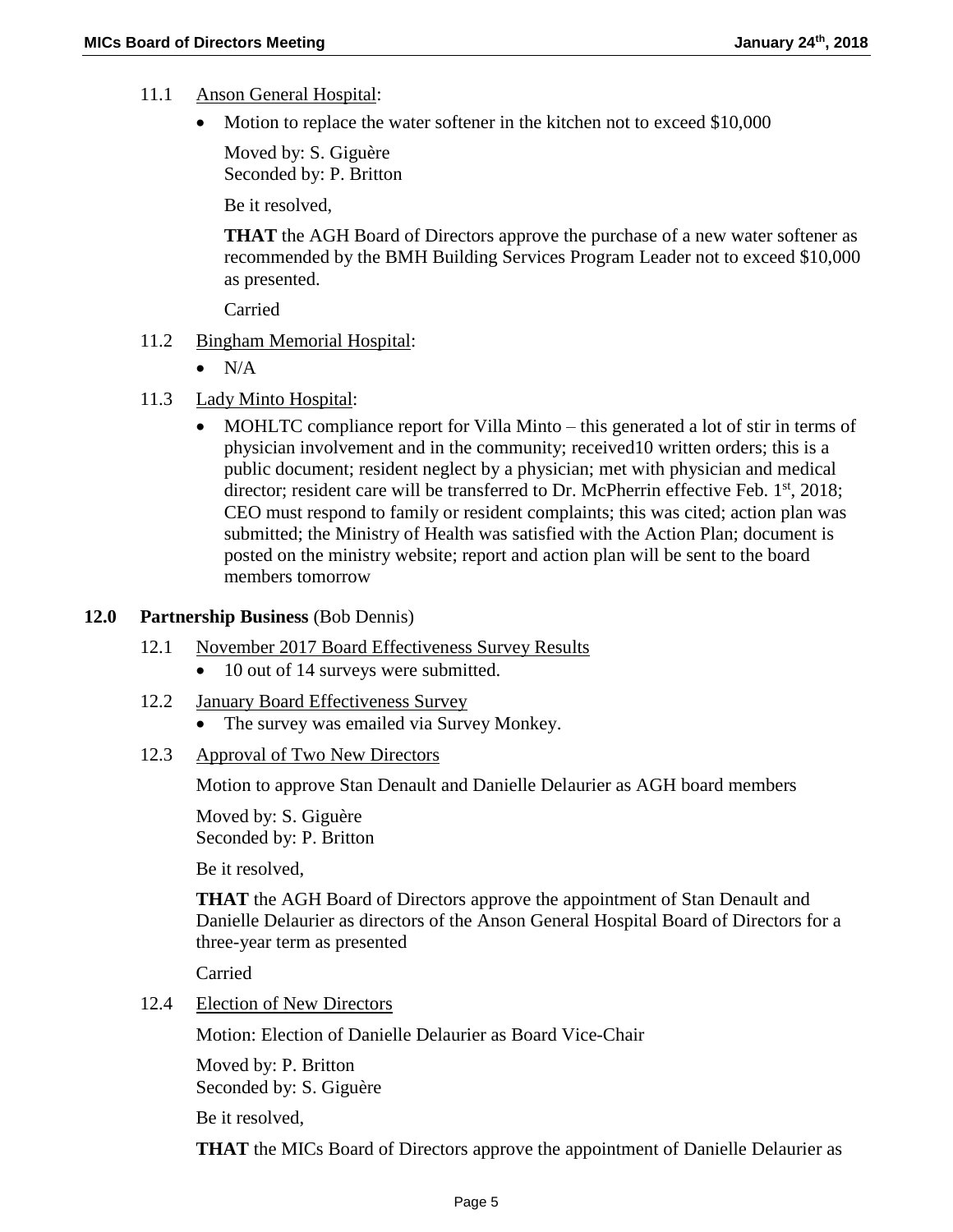Vice-Chair of the Anson General Hospital Board of Directors

Carried

Motion: Election of Stan Denault as Board Treasurer

Moved by: S. Giguère Seconded by: P. Britton

Be it resolved,

**THAT** the MICs Board of Directors approve the appointment of Stan Denault as Treasurer of the Anson General Hospital Board of Directors

Carried

## 12.5 Proposed By-law Amendment to Article 10 – Community Engagement

Motion:

Moved by: P. Dorff Seconded by: G. Chartrand

Be it resolved,

**THAT** the MICs Board of Directors approve the amendment to Article 10 – Community Engagement as presented.

Carried.

- 12.6 Look Good, Feel Better Project J. Papineau
	- Julie presented the project; workshops given at College Boreal by volunteer aestheticians who provide services to women who are undergoing cancer treatments free of charge
	- Julie will provide dates of next workshops; this will be sent to oncology department for distribution; Paul will check with Laurie to see if this is already being done
- 12.7 Ratification of SEIU Local Agreement P. Chatelain
	- Negotiations took place December 12 and 13, 2017 and the agreed to terms consisted mostly of housekeeping items, committee composition, some scheduling language. The only financial impact was a slight increase to the uniform allowance which impacts all of MICs by ~\$2,200.
	- There are three items which will be going to arbitration. The one with a potential financial impact is the RPN wage adjustment and OHA is looking at a potential centralized approach given that all hospitals are dealing with the same issue.
	- Board members request a copy of the collective agreement highlighting the changes before approving it.

# **13.0 Board Committee Minutes**

13.1 N/A

- **14.0 MICs News** (B. Dennis)
	- December 2017 and January 2018 MICs News were provided for information.

## **15.0 Next Meeting Date** (B. Dennis)

- Wednesday, February  $28<sup>th</sup>$ ,  $2018$  at 6:00 p.m. (AGH Lead Site)
- **16.0 Generative Thinking** (B. Dennis)